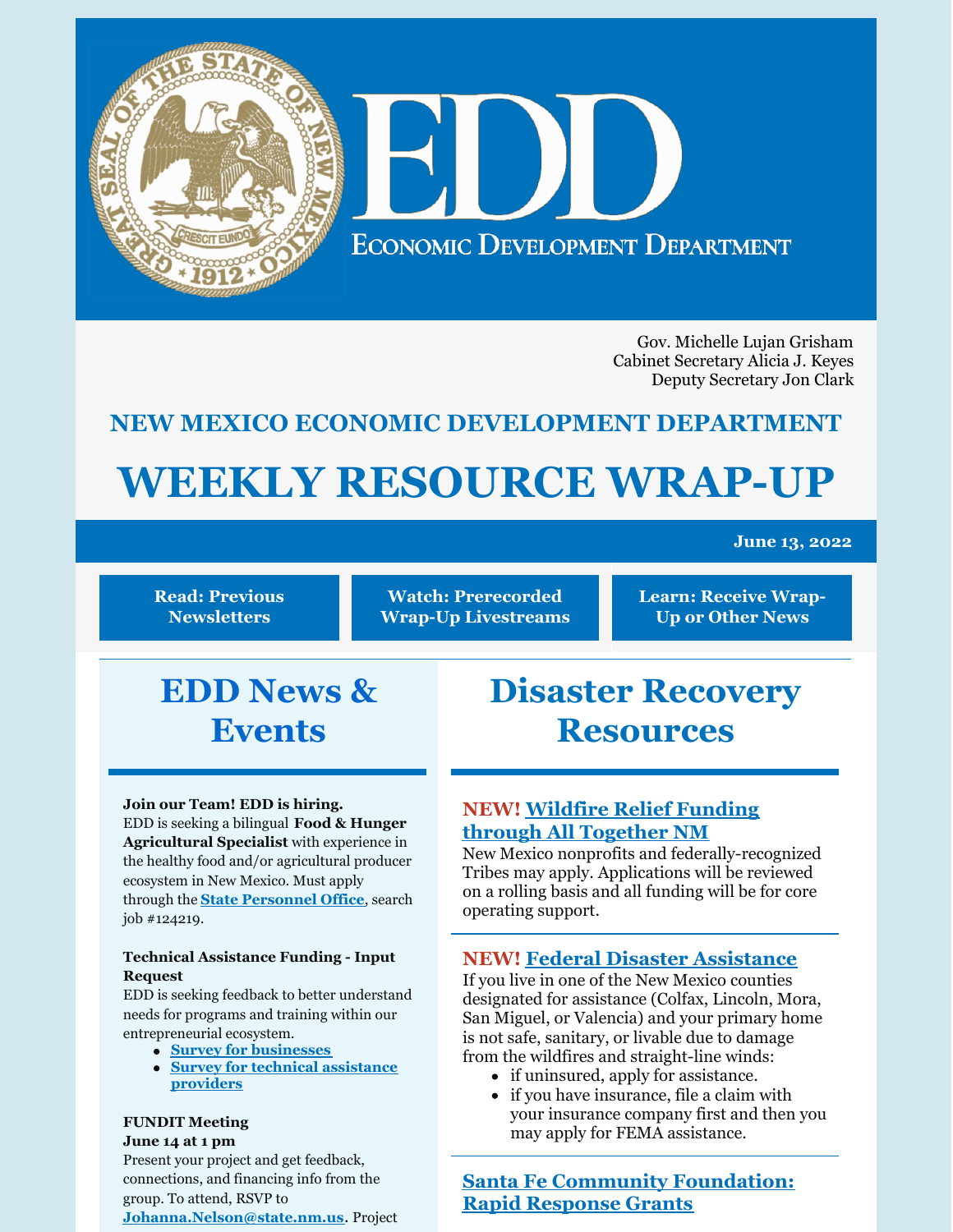submission deadline was June 6.

**[Sustainable](https://teams.microsoft.com/l/meetup-join/19%3ameeting_YjFjOWZiMDQtNzJhNi00NWM1LTllYTAtNTM1MGEyMzRhY2Nk%40thread.v2/0?context=%7b%22Tid%22%3a%2204aa6bf4-d436-426f-bfa4-04b7a70e60ff%22%2c%22Oid%22%3a%22b7ba5f11-61fb-43d5-8bbd-abefd5d7e85d%22%7d&CT=1654696668982&OR=Outlook-Body&CID=1534FF61-F622-4462-9C00-A316B46AD565) Economy Task Force Meeting** June 15 at 9:30 am

#### **Rural Efficient Business Program Interview with [Tucumcari](https://nmruralbiz.com/schedule) Bio-energy Company**

#### **June 16 at 10 am**

Learn how Tucumcari Bio-Energy utilizes many sources of energy for a brighter and cleaner future.

#### **2022 [Outdoor](https://www.nmoutside.com/outdoor-recreation-events) Equity Fund Q&A**

**June 16 at 4 pm** Review the 2022 program guide and application.

#### **Green [Business](https://us02web.zoom.us/j/82243146756?pwd=YllPdkUvbGJnRS90bVAyZkNhY2dKZz09#success) Fair**

**June 23 at 10 am** EDD is hosting an opportunity for businesses to connect with the resources they need to implement renewable energy & reduce energy consumption.

*Join us every Monday at noon for a livestream recap of the Weekly Wrap-Up on [Facebook](https://www.facebook.com/NewMexicoEconomicDevelopment/) and [YouTube](https://www.youtube.com/channel/UCEVKlfuuLNl4R0VH6GsxZRQ). You can also catch up on pre-recorded livestreams [here](https://youtube.com/playlist?list=PLGKR-UpukkDLaIt7LYfG78X31Y3qDftkz).*

# **Articles/Links**

**New Mexico [communities](https://www.msn.com/en-us/news/us/new-mexico-communities-expected-to-take-financial-hit-from-state-park-and-national-forest-closures/ar-AAXXU40?ocid=BingNewsSearch) expected to take financial hit from state park and national forest closures**

**Gallup tapped by [Smithsonian](https://www.krqe.com/news/new-mexico/gallup-tapped-by-smithsonian-magazine-as-top-small-town/) Magazine as top small town**

**NM: 12 [Companies](https://www.tradeandindustrydev.com/region/new-mexico/nm-12-companies-receive-more-1-million-state-job-30436) to Receive More Than \$1 Million in State Job Training Funds, Supporting 51 Jobs**

**[Borderplex,](https://www.abqjournal.com/2504931/borderplex-juarez-industrial-growth-off-the-charts.html) Juárez industrial growth off the charts**

**PNM and [AVANGRID](https://www.demingheadlight.com/story/opinion/2022/06/02/pnm-and-avangrid-award-five-nonprofits-national-pride-month/7476604001/) award five nonprofits for National Pride Month**

\$5,000-\$25,000 grants available for organizations/programs in Santa Fe, Los Alamos, Taos, Colfax, Mora, Rio Arriba, and San Miguel Counties, and/or Northern New Mexico Tribal and Pueblo communities. The grants fund nonprofits to build internal capacity to access federal funds. **Deadline: June 30 or when funding is exhausted.**

#### **[REMINDER:](https://www.sba.gov/offices/district/nm/albuquerque?utm_medium=email&utm_source=govdelivery) Weekly Wildfire Resource Updates**

Every Thursday at 11 am and intended for New Mexicans affected by the wildfires/winds, government agencies who can assist with disseminating information to the public, and affected [businesses,](https://teams.microsoft.com/dl/launcher/launcher.html?url=%2F_%23%2Fl%2Fmeetup-join%2F19%3Ameeting_MTFkM2IyZDUtY2U0NC00ODdlLWE1ZjMtODdhNjVhYzVlNjZh%40thread.v2%2F0%3Fcontext%3D%257B%2522Tid%2522%253A%25223c89fd8a-7f68-4667-aa15-41ebf2208961%2522%252C%2522Oid%2522%253A%252203294e47-5844-411f-b8d1-822d7fb3f79d%2522%257D%26utm_medium%3Demail%26utm_source%3Dgovdelivery%26anon%3Dtrue&type=meetup-join&deeplinkId=8b5a8290-313b-4d3d-8084-79baa4010d9e&directDl=true&msLaunch=true&enableMobilePage=false&suppressPrompt=true) nonprofits, etc. **Click here to join the webinar.**

#### **[REMINDER:](https://www.ncnmedd.com/rlf) Working Now Revolving Loan Fund for North Central Businesses**

Loans up to \$25,000 are available to help businesses affected by the pandemic. Uses may include payroll, rent, inventory, marketing, e-commerce development, personal protective and other equipment, small capital improvements, and more.

#### **PNM COVID Relief [Program](https://pnmcovd.powerclerk.com/Embed/Link?ProgramId=K7GCRH8D9NY3&ResourceType=form&ResourceId=QS76BRGNW56A)**

For nonprofits and small businesses with overdue accounts in the restaurant, retail, hospitality, services, or leisure/entertainment industries experiencing financial hardships due to COVID-19.

#### **Free At-Home [COVID-19](https://special.usps.com/testkits) Tests**

One order per household address, but if you missed ordering them on the last 2 rounds, you will be able to order those as well.

# **Business Resources**

#### **NEW! LGBTQ+ [Microgrants](https://www.hrblock.com/tax-center/newsroom/small-business/block-advisors-kicks-off-new-microgrant-program-for-lgbtq-small-business-owners/#:~:text=KANSAS CITY%2C Mo. %28June 6%2C 2022%29 %E2%80%93 This,with the first microgrant awarded in June 2022.)**

\$5,000 microgrants will be awarded to 10 LGBTQ+ small business owners over the next 12 months. Each awardee will also receive free Block Advisors 2023 tax prep services and have its business profile amplified on H&R Block and Block Advisors content and social platforms.

#### **NEW! [Comcast](https://www.comcastrise.com/apply/) RISE**

Small businesses owned by people of color or women in New Mexico can apply for marketing services from Effectv, the advertising sales division of Comcast Cable. This includes a TV media campaign, state-of-the-art equipment and technology upgrades, and voice and cybersecurity services for up to a 12-month period. **Deadline: June 17.**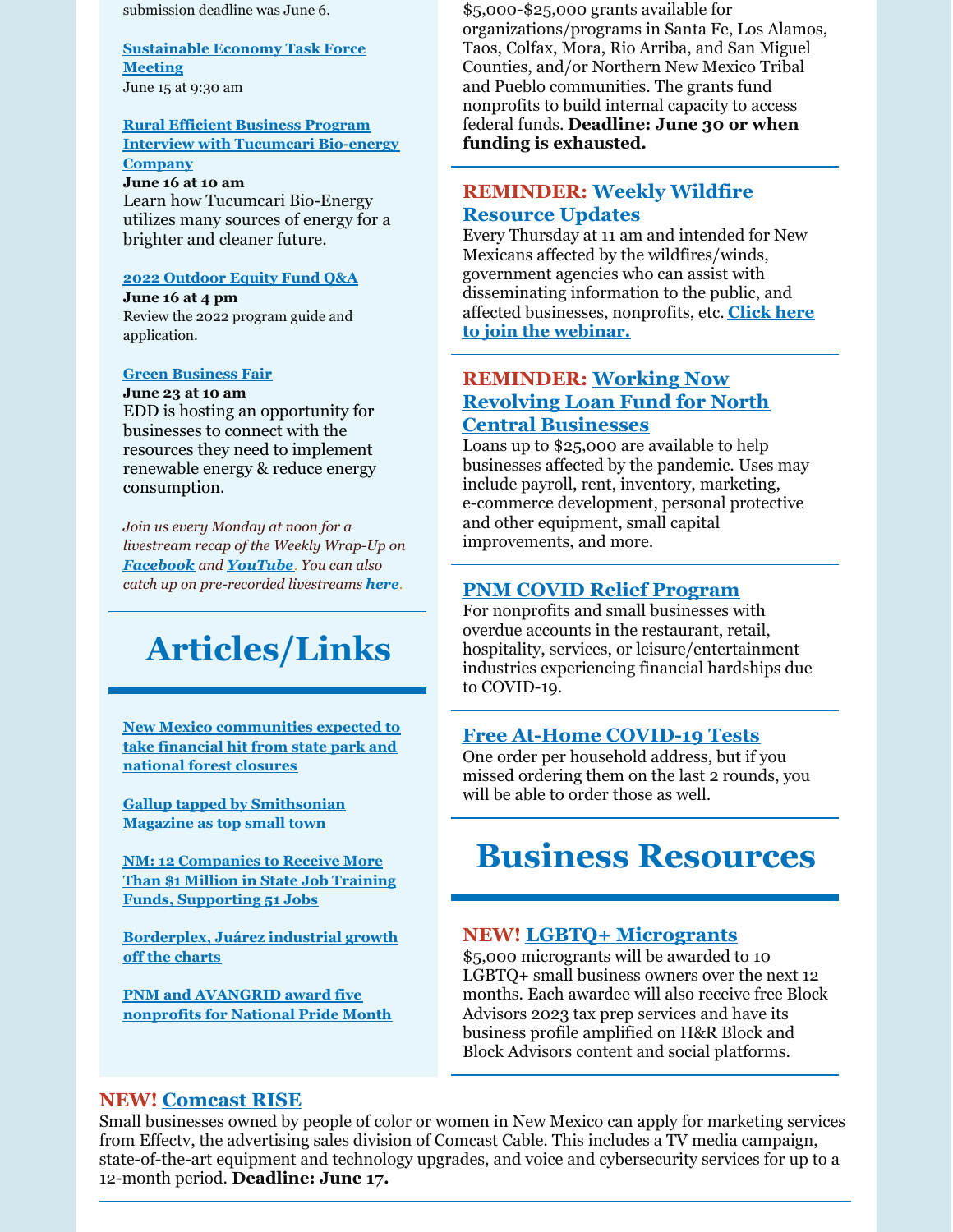#### **NEW! Agricultural Workforce [Development](https://nmdeptag.nmsu.edu/agricultural-workforce-development.html) Program**

New Mexico-based agricultural businesses may apply for internship funding through the New Mexico Department of Agriculture (NMDA) Agricultural Workforce Development (AWD) Program. Funds will be available until fully expended and on a first-come, first-serve basis for use after July 1, 2022, and no later than May 31, 2023.

### **NEW! Updated [Electronic](https://www.tax.newmexico.gov/forms-publications/) Filing and Payment Mandates**

New and updated mandates for the nine tax programs are now in place. E-filing and e-pay mandates for the Cannabis Excise Tax was instituted along with the new tax program. Others were reissued this year for clarity. The mandates are available in "E-File and E-Pay Mandates" folder on the Forms & Publications page of the Department's website.

### **New Mexico's Healthy [Workplaces](https://financenewmexico.org/new-programs-open-opportunities-and-announcements/paid-sick-leave-law-starts-july-1/?mc_cid=b371d98802&mc_eid=a292c21a12) Act Webinars**

New Mexico's Healthy Workplaces Act takes effect on July 1, 2022, and the Department of Workforce Solutions is offering webinars to help businesses that employ workers comply with the law.

### **[LGBT-Owned](https://www.nglcc.org/get-certified?utm_medium=email&utm_source=govdelivery) Business Enterprise Certification**

Certified LGBTBE® companies are routinely sought after by NGLCC Corporate Partners who are looking to increase their spend with the LGBT business community through an internal, proprietary database. In turn, Certified LGBTBE® companies have access to hundreds of corporate diversity professional contacts.

#### **Freed [Fellowship](https://www.freedfellowship.com/grant1) Grant**

\$500 monthly rolling grant for underrepresented business owners to invest in their own great idea or an existing business. Grant recipients are also eligible to receive an additional end-of-year grant of \$2,500.

### **Work [Opportunity](https://financenewmexico.org/new-programs-open-opportunities-and-announcements/tax-credit-helps-businesses-diversify/?mc_cid=b371d98802&mc_eid=a292c21a12) Tax Credit**

The Work Opportunity Tax Credit offers up to \$2,400 in tax credits to any employer that hires an individual identified as being a member of one of 10 targeted groups.

### **[NASA](https://sbir.nasa.gov/ignite?utm_medium=email&utm_source=govdelivery&mc_cid=b371d98802&mc_eid=a292c21a12) SBIR Ignite**

SBIR Ignite is a new way for small businesses that have a commercially-viable technology idea to use NASA as a stepping stone in their path towards commercial success.

#### **National Science [Foundation:](https://beta.nsf.gov/funding/opportunities/small-business-innovation-research-sbir-small-business-technology-transfer?utm_medium=email&utm_source=govdelivery&mc_cid=b371d98802&mc_eid=a292c21a12) Small Business Innovation Research (SBIR)/ Small Business Technology Transfer (STTR) Program Phase I**

The NSF SBIR/STTR programs focus on transforming scientific discovery into products and services with commercial potential and/or societal benefit. **Full proposal windows: March 4 - June 30 and July 1 - October 26.**

# **This Week's Highlight:**

### **LGBT-Owned Business Enterprise Certification**

## LGBT-Owned Business Enterprise Certification

NGLCC helps Certified LGBT Business Enterprise® (Certified LGBTBE®) companies move their businesses along the certification continuum toward those relationships that could offer them the opportunity of a lifetime.



The National LGBT Chamber of Commerce (NGLCC) is the exclusive, third-party certification body that verifies that eligible businesses are majority-owned by LGBT individuals, and subsequently grants Certified LGBT Business Enterprise® (Certified LGBTBE®) designation to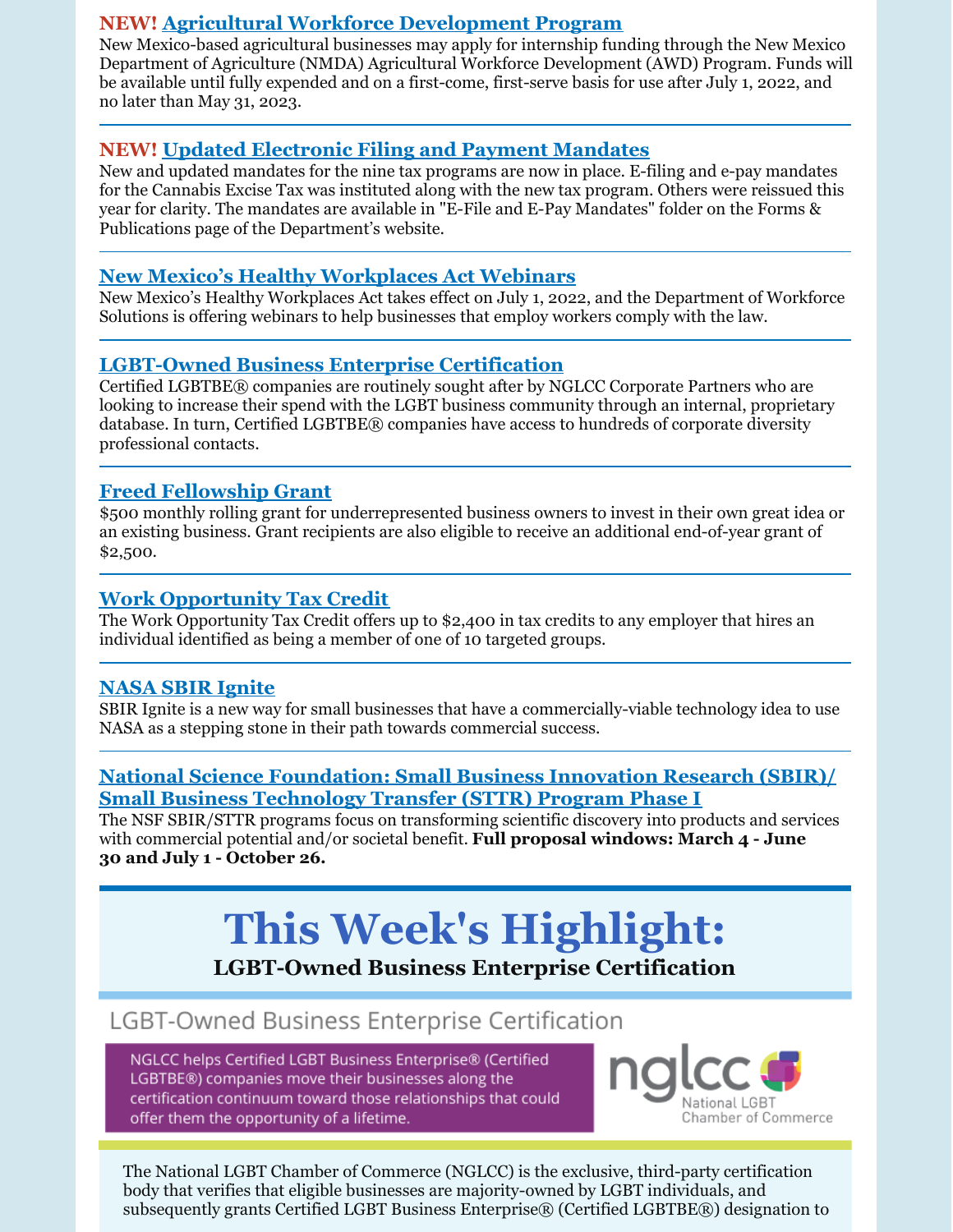such businesses as part of its LGBT Supplier Diversity Initiative.

Certified LGBTBE® companies are routinely sought after by NGLCC Corporate Partners who are looking to increase their spend with the LGBT business community through our internal, proprietary database. In turn, Certified LGBTBE® companies have access to hundreds of corporate representatives and supplier diversity professional contacts. Through these contacts, companies can begin building strategic relationships and making preparations to meet face-toface with them at NGLCC matchmaking and networking events, held across the country throughout the year.

Certified LGBTBE® companies are also eligible for scholarship programs, mentorship and leadership training, and other business development tools.

**Learn more and start your [application](https://www.nglcc.org/get-certified) now.**

# **Community Resources**

#### **NEW! [Brownfields](https://www.env.nm.gov/gwqb/brownfields-program/) Funding**

There will be a historic level of funding available for brownfields testing and remediation through the Infrastructure Investment and Jobs Act. Workshops are also available to come to your community. A brownfield is a property whose redevelopment is complicated by the presence of contamination or perceived contamination. Examples include old gas stations, vacant motels, former industrial sites, or abandoned dumps.

### **NEW! The Rural Housing [Preservation](https://www.grants.gov/web/grants/view-opportunity.html?oppId=340471) Grant**

Provides funds to qualified public agencies and nonprofits to assist low-income homeowners in repairing and rehabilitating their homes in rural areas. The program also assists rental property owners and cooperative housing complexes in repairing and rehabilitating units that are accessible to low-income persons. **Deadline: July 11.**

### **NEW! America the Beautiful [Challenge](https://www.nfwf.org/programs/america-beautiful-challenge)**

This public-private grant program will invest in the restoration of watersheds, forests, and grasslands and advance other goals consistent with the America the Beautiful Initiative. A recording of the applicant webinar can be found **[here](https://register.gotowebinar.com/recording/7537083362335648002)**. **Deadline: July 21.**

### **NEW! Rural America [Placemaking](https://www.ruralplacemaking.com/) Toolkit**

The toolkit is a resource to identify placemaking projects that align with your community capacity.

#### **[FAST](https://www.grants.gov/web/grants/view-opportunity.html?oppId=340761)**

The primary mission of the FAST program is to help underrepresented entrepreneurs successfully compete for SBIR/STTR awards. **Deadline: June 27.**

### **Mine [Health](https://www.grants.gov/web/grants/view-opportunity.html?oppId=340628) and Safety Grants**

Grants may be awarded to state, Tribal, and territorial governments to assist them in developing and enforcing state mining laws and regulations, improving state workers' compensation and mining occupational disease laws and programs, and improving safety and health conditions in the nation's mines through federal-state coordination and cooperation. **Deadline: July 25.**

# **In Case You Missed It**

#### **Recovery Resources:**

**Guidance to Help Financial [Institutions](https://www.fdic.gov/news/financial-institution-letters/2022/fil22019.html#guidance) and Facilitate Recovery**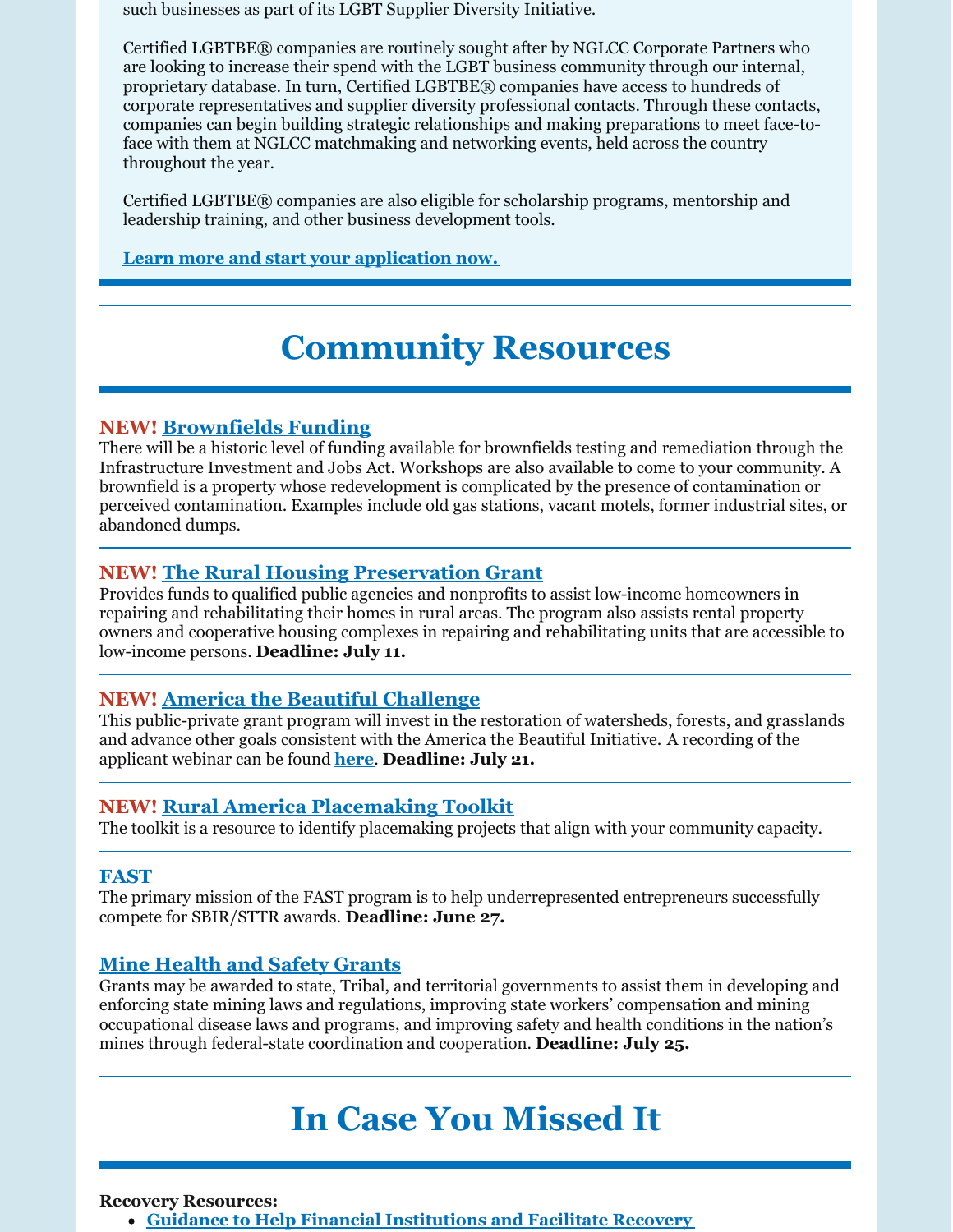- **New Mexico Wildfires DR-4652 [Frequently](https://www.fema.gov/disaster/4652/faq-rumor) Asked Questions and Rumor Control**
- **The New Mexico Fire Relief [Emergency](https://albuquerquecf.fcsuite.com/erp/donate/create?funit_id=4333) Response Fund**
- **[Serving](https://www.surveymonkey.com/r/servNMApp) New Mexico Fund**
- **SBA District Office weekly updates for business owners [impacted](https://www.sba.gov/offices/district/nm/albuquerque?utm_medium=email&utm_source=govdelivery) by the wildfires**
- **USDA Disaster [Assistance](https://www.fsa.usda.gov/state-offices/New-Mexico/news-releases/2022/usda-offers-disaster-assistance-to-new-mexico-farmers-and-livestock-producers-impacted-by-wildfires-and-drought-?utm_medium=email&utm_source=govdelivery) for Farmers and Livestock Producers Impacted by Wildfires and Drought**

#### **Business Resource:**

**Advanced Energy [Manufacturing](https://www.energy.gov/eere/articles/us-department-energy-offers-targeted-technical-assistance-manufacturers-former-coal) and Recycling Grant Program**

#### **Community Resources:**

- **Bipartisan [Infrastructure](https://www.whitehouse.gov/wp-content/uploads/2022/05/Infrastructure-Technical-Assistance-Guide_FINAL2.pdf) Law Technical Assistance Guide**
- **Clean School Bus [Rebates](https://www.epa.gov/cleanschoolbus/school-bus-rebates-clean-school-bus-program) Deadline: Aug 19**
- **Choice [Neighborhoods](https://www.grants.gov/web/grants/view-opportunity.html?oppId=340208) Planning Grants Deadline: July 28**
- **NEA Grants for Arts [Projects](https://www.grants.gov/web/grants/view-opportunity.html?oppId=340235) 2 Deadline: July 7**
- **Women in [Apprenticeship](https://www.grants.gov/web/grants/view-opportunity.html?oppId=340246) and Nontraditional Occupations (WANTO) Technical Assistance Grants** - **Deadline: June 20**
- **NEA Grants for Arts [Projects](https://www.grants.gov/web/grants/view-opportunity.html?oppId=340235) 2 Deadline: July 7**
- **[Emergency](https://www.nrcs.usda.gov/wps/portal/nrcs/main/national/programs/landscape/ewpp/) Watershed Protection Program (EWP)**
- **Resource Guide to Boost Economic Development in Rural [Communities](https://www.rd.usda.gov/sites/default/files/508F_RD_EDA_JointPlanningResourceGuide.pdf)**
- **Reach Higher New [Mexico](https://www.reachhighernm.com/)**

# **More Upcoming Webinars & Events**

June 14 |**[REIA-NM](https://reia-nm.org/events) June Board Meeting**

June 15, July 6 |**Venture Capital, [Business](https://tiolita.com/eventbrite-event/insead-workshop-venture-capital-business-angels-and-starts-ups/) Angels, and Starts Ups**

June 17, June 23, June 29 |**Paid Sick Leave Law [Webinars](https://financenewmexico.org/new-programs-open-opportunities-and-announcements/paid-sick-leave-law-starts-july-1/?mc_cid=b371d98802&mc_eid=a292c21a12)**

June 18-19 | **[Juneteenth](https://www.nmjuneteenth.com/registration?utm_medium=email&utm_source=govdelivery) 2022** - In-person event (Albuquerque)

June 21 |**NM Municipal League Grant Writing Workshop: You Got the [Money-Now](https://gcc02.safelinks.protection.outlook.com/?url=https%3A%2F%2Fr20.rs6.net%2Ftn.jsp%3Ff%3D001rDZa5v6kIi8ZPXLfrwXqtEnPjxT0sH8Y4w_ITbcgX6TsLn2WeTmE_7a0qu73xd9F4m8NWfBKj2C_7iVDTAAupQCrsvaxoGLLUzkeBaqRVvLTUe6SMVvVEdVrUAsjHs6uYI1vWLMTa8BY3TyIRKsG5pjyaDfLMcrkJ7QGE5Zy7twA3QhoSVNuNcLIFGNEVOHC%26c%3DRneGoejP-gaPq7M77ZLvwZyZVQNLavCyzj3xywNvxWPBRBw4tgejZg%3D%3D%26ch%3DJB781o2OyGrvV9y5GzkHNyo6FYNOHWEFJgyb25IckXVw6dRRAL3hnw%3D%3D&data=04%7C01%7Cjennifer.myers%40state.nm.us%7Ce507173c32804900a0d708da1721a825%7C04aa6bf4d436426fbfa404b7a70e60ff%7C0%7C0%7C637847730574058851%7CUnknown%7CTWFpbGZsb3d8eyJWIjoiMC4wLjAwMDAiLCJQIjoiV2luMzIiLCJBTiI6Ik1haWwiLCJXVCI6Mn0%3D%7C3000&sdata=3fqEcUOHtj5F%2FrfJQNiWrim1hGESWSGZ9z5yF3Akqio%3D&reserved=0)**

#### **What?**

June 23 | **Hispanic [Chamber](https://www.eventbrite.com/e/santa-fe-hispanic-chamber-of-commerce-business-after-hours-event-tickets-352894134857) Business After Hours Event** - In-person event (Santa Fe)

- June 23 |**The [Budgeting](https://www.eventbrite.com/e/the-budgeting-crash-course-tickets-322634417227?aff=ebdssbonlinesearch) Crash Course**
- June 24 | **Coaching Hour for Women [Entrepreneurs](https://www.eventbrite.com/e/coaching-hour-for-women-entrepreneurs-tickets-306150182437?aff=ebdssbonlinesearch)**
- June 24 | **NGLCC LGBT Sip & Pitch [Fridays:](https://www.nglcc.org/events/nglcc-lgbt-sip-pitch-fridays-pride-edition-june-24-2022) Pride Edition**
- June 27 |**New Mexico District Office [International](https://content.govdelivery.com/accounts/USSBA/bulletins/31a268c) Small Business Day**
- June 30| **National Social Media Day New Mexico District Office Social Media [Marketing](https://content.govdelivery.com/accounts/USSBA/bulletins/31a268c?reqfrom=share)**

#### **Ongoing Webinars:**

- **NM Small Business [Association](https://www.sba.gov/offices/district/nm/albuquerque) (NMSBA) Events**
- **NM Small Business [Development](http://www.nmsbdc.org/workshop-and-events.aspx) Center Trainings and Webinars**
- **N.M. Tax and Revenue New [Businesses](http://www.tax.newmexico.gov/workshop-schedule.aspx) and New Employers workshops**
- **NM Taxation and Revenue overview of tax [programs](https://www.youtube.com/watch?v=eiGiS04Cwbk)** that may apply to your business, including how to register, file your taxes, and other important information.
- **US and Foreign [Commercial](https://www.trade.gov/trade-events-search#/search?event_types=Seminar-Webinar&offset=0&start_date_range%5Bfrom%5D=2019-12-01&start_date_range%5Bto%5D=2024-03-31) Service Trade Events**
- **[Albuquerque](https://albuquerque.score.org/our-workshops-0) SCORE Webinars**

#### **On Demand NM SCORE Webinars:**

- **Get Your Local [Business](https://albuquerque.score.org/event/get-your-business-google-search-maps) on Google Search and Maps**
- **Reach [Customers](https://albuquerque.score.org/event/reach-customers-online-with-google-w) Online with Google**

#### **Recently Recorded Webinars:**

- **Is Business Incubation Right for Your [Community?](https://youtu.be/0lQCGO8JiuU) (June 7, 2022)**
- **N.M. Recovery Series: Biz [Resources](https://youtu.be/DP9rdot_bps) for Veterans (5/24/22)**
- **Rural Efficient Business Program Interview with Mini Falls Farm [\(5/20/22\)](https://youtu.be/REpic9UhTCA)**